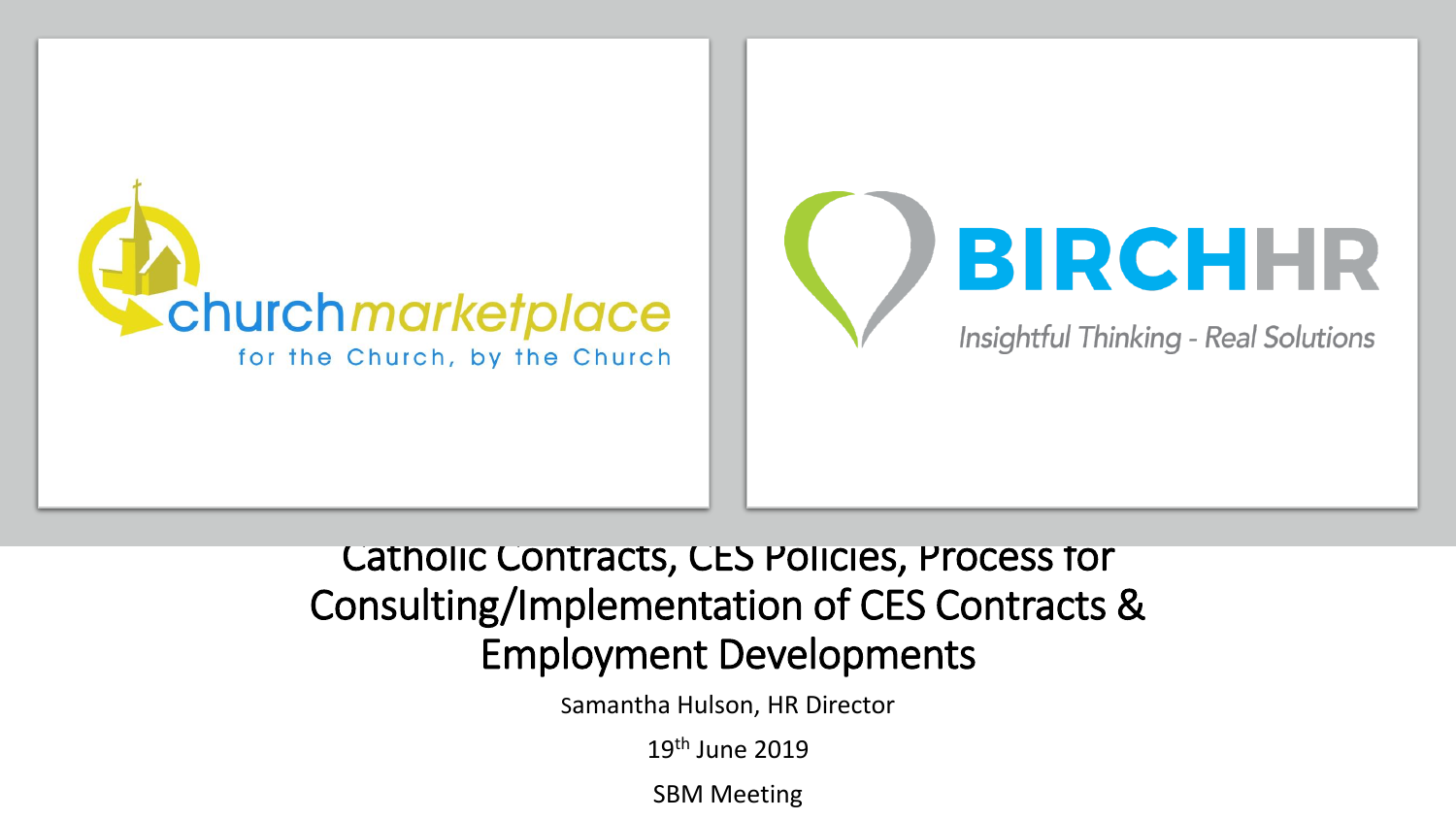# Catholic Education

- CES Guidance notes on employment contracts is available.
- CES negotiates on behalf of Bishops on legal (contracts), admin and religious matters.
- Optional contract clauses some cases may require additional requirements such as probationary periods, media/publicity, inventions, pension.
- CES advises appropriate consultation and to seek HR/legal advice about including optional clauses.
- Seek advice from Diocese/CES if you are considering significant departures.

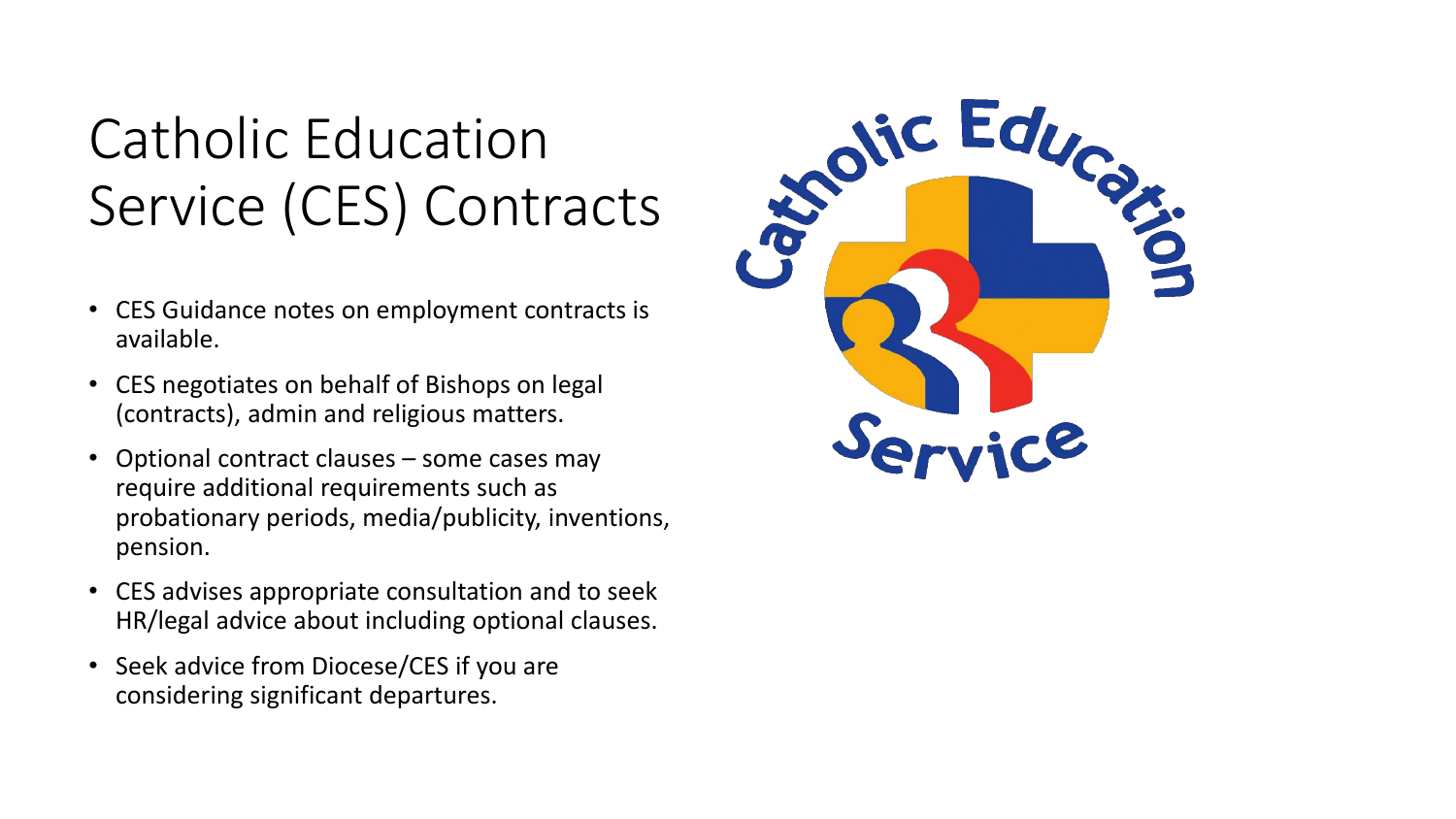### Model CES Contracts



- Available for various roles for Catholic schools/academies/Trusts to ensure Bishops' objective to fulfil responsibilities to preserve and develop Catholic character of school.
- Bishops' Memorandum sets out the Bishops' expectations that Catholic schools use the CES model contracts of employment for staff.
- CES and Diocese actively encourages the use of CES contracts.
- 9 contract variations reduced from 40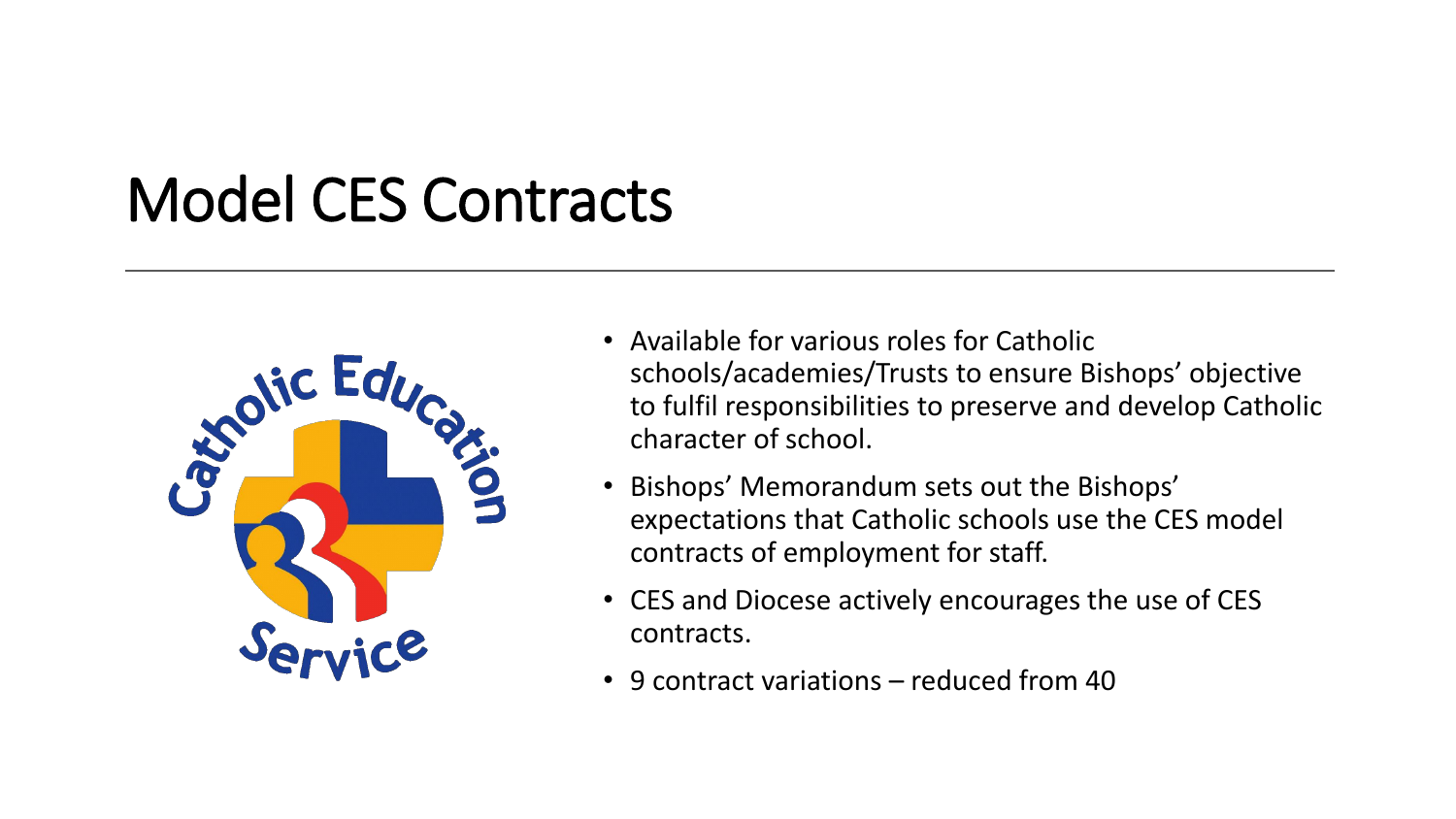

- 1) Leadership contract Group 1 (Headteacher, Acting Headteacher, Executive Headteacher
- 2) Leadership Group 2 (Deputy & Assistant Headteacher
- 3) Lead Practitioner
- 4) Teacher
- 5) Unqualified teacher
- 6) SBM
- 7) Support staff (Teaching Assistant etc)
- 8) Lay Caplain used by Diocese
- 9) Lay Chaplain use by Governors

\*live in site manager/care taker – take advice

\*apprenticeship agreements - separate

#### 9 CES Contract Variations Available: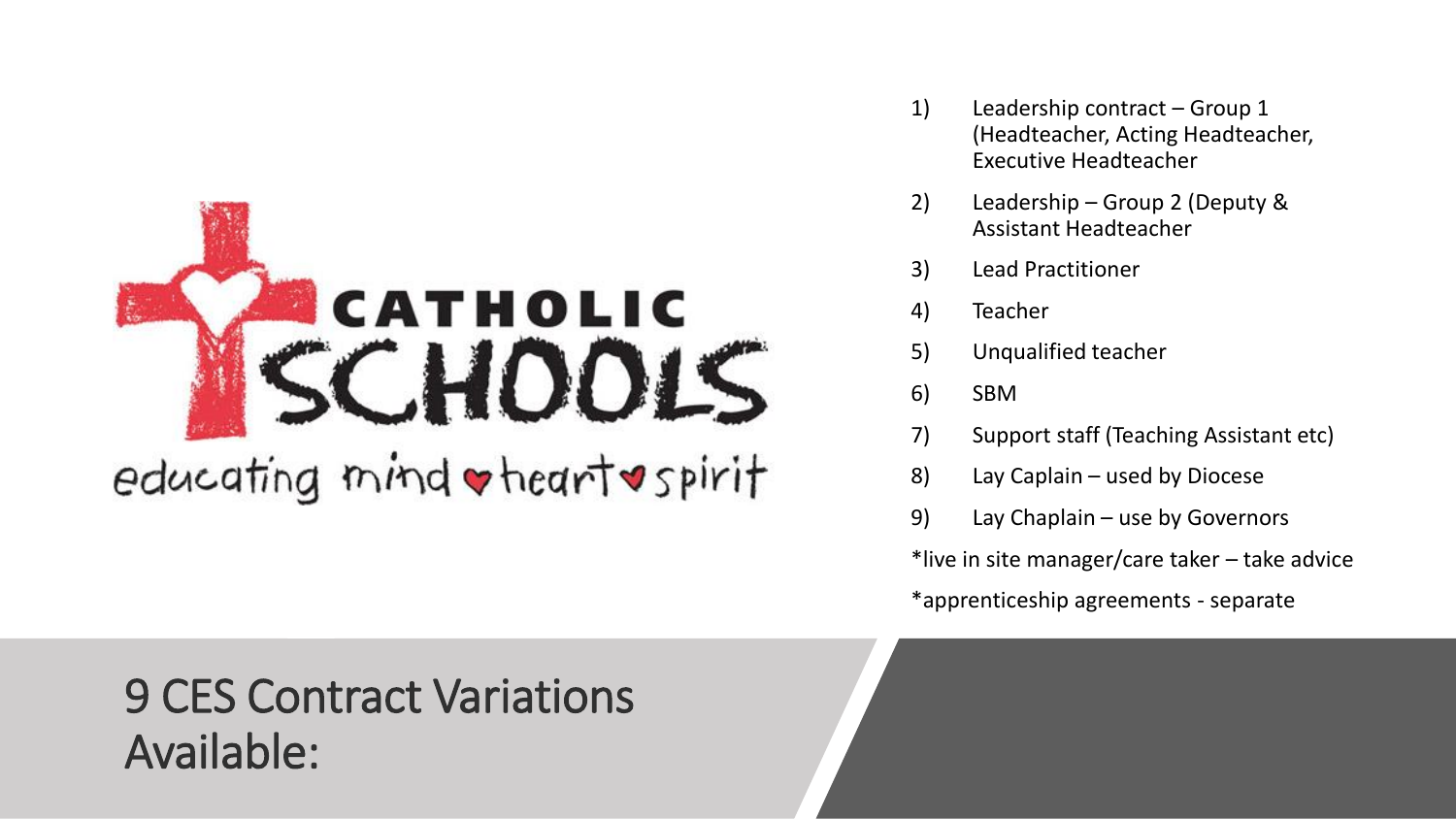# Employment in Catholic Schools/academies



- The Diocese Bishops require the Headteacher, Deputy Headteacher and Head of RE to be practising Catholics and consideration to Catholics for teaching posts and nonteaching posts and a specific occupational requirement ie Chaplaincy post
- Governing Body has overall responsibility for staffing and may delegate functions to the Headteacher or individual governor or committee
- The Governing body should give the Diocese advisory rights to ensure that the Diocesan Bishop is in a position to fulfil responsibilities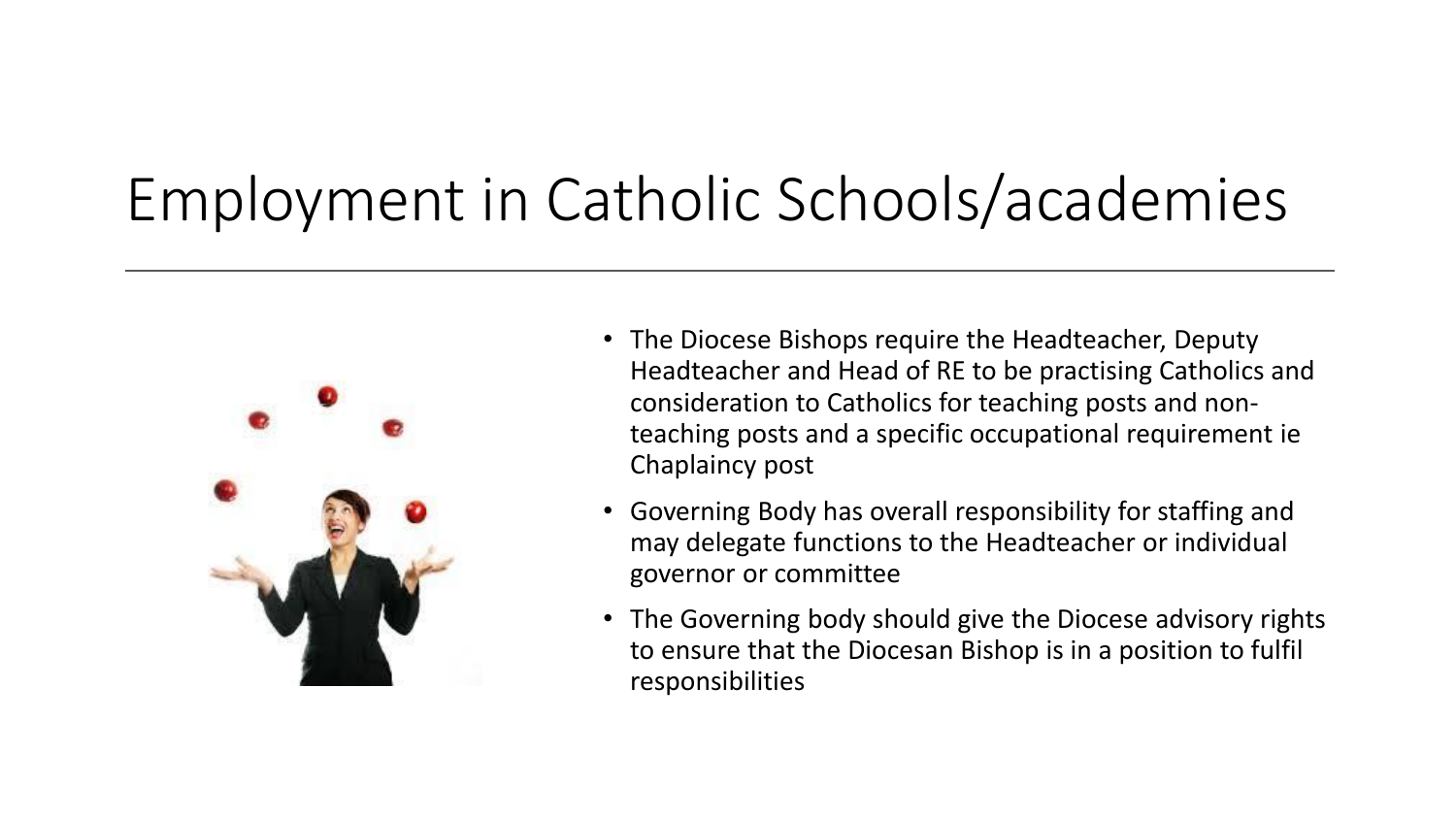# Apprenticeship Agreements



- Law and regulation structure different
- Work based training programmes lead to nationally recognised qualifications – holiday pay, time off to study etc
- Heavier burden and obligations
- Contract apprenticeships/standards
- Refer to CES guidance!!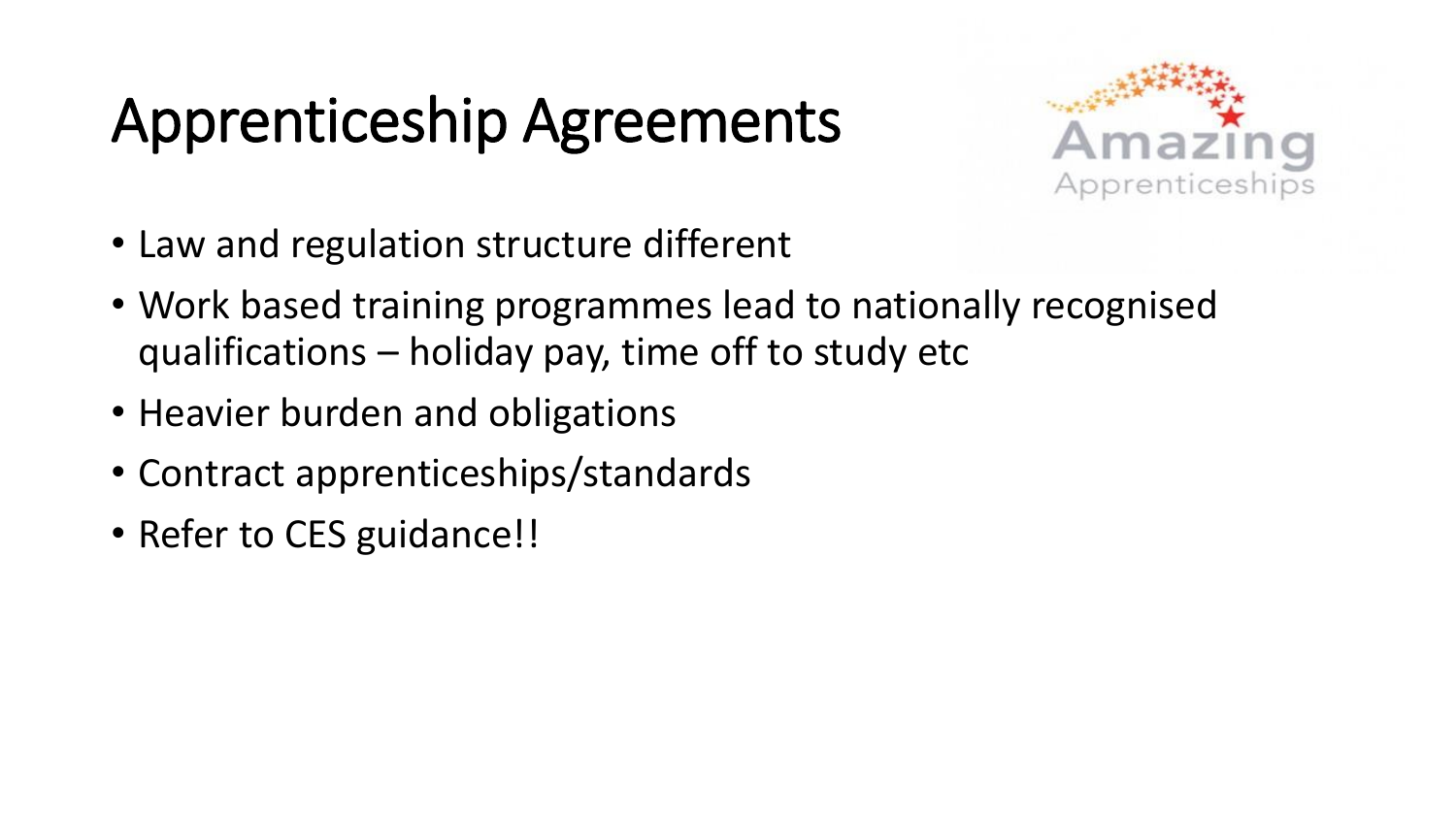### Good Work Plan and Contracts

Under 'Good work plan' published in December 2018, the entitlement to a contract 'basic terms and conditions' is extended to include workers and employees (see Employment Rights Regulations 2019).

#### This will also become a day one right.

Currently employers have up to 2months to issue a contract to any employee working for them for one month. Make sure all your staff have a contract!

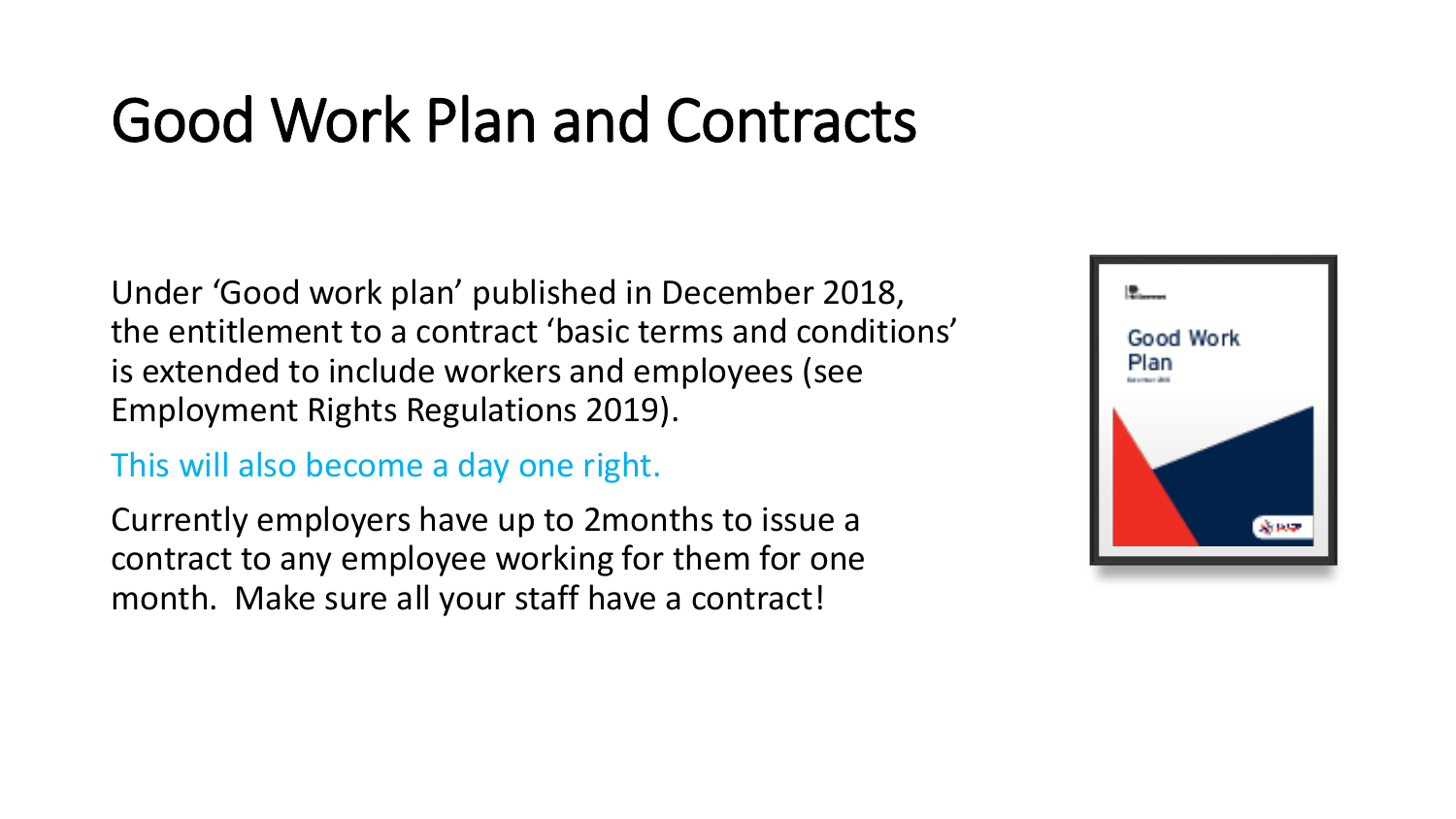Process for Consulting to Implement CES Policies

- Take to local Governing Body
- Bishop instruction
- Inform staff intranet/link/copy of contract
- Forewarn trade unions!
- Biggest detriment  $-$  calling in period is 5 days not typically 10 days
- Local trade unions keep on board
- Burgundy book for teachers conditions of service
- Green book 'single status agreement' for support staff conditions of service – covers 1.4m LA employees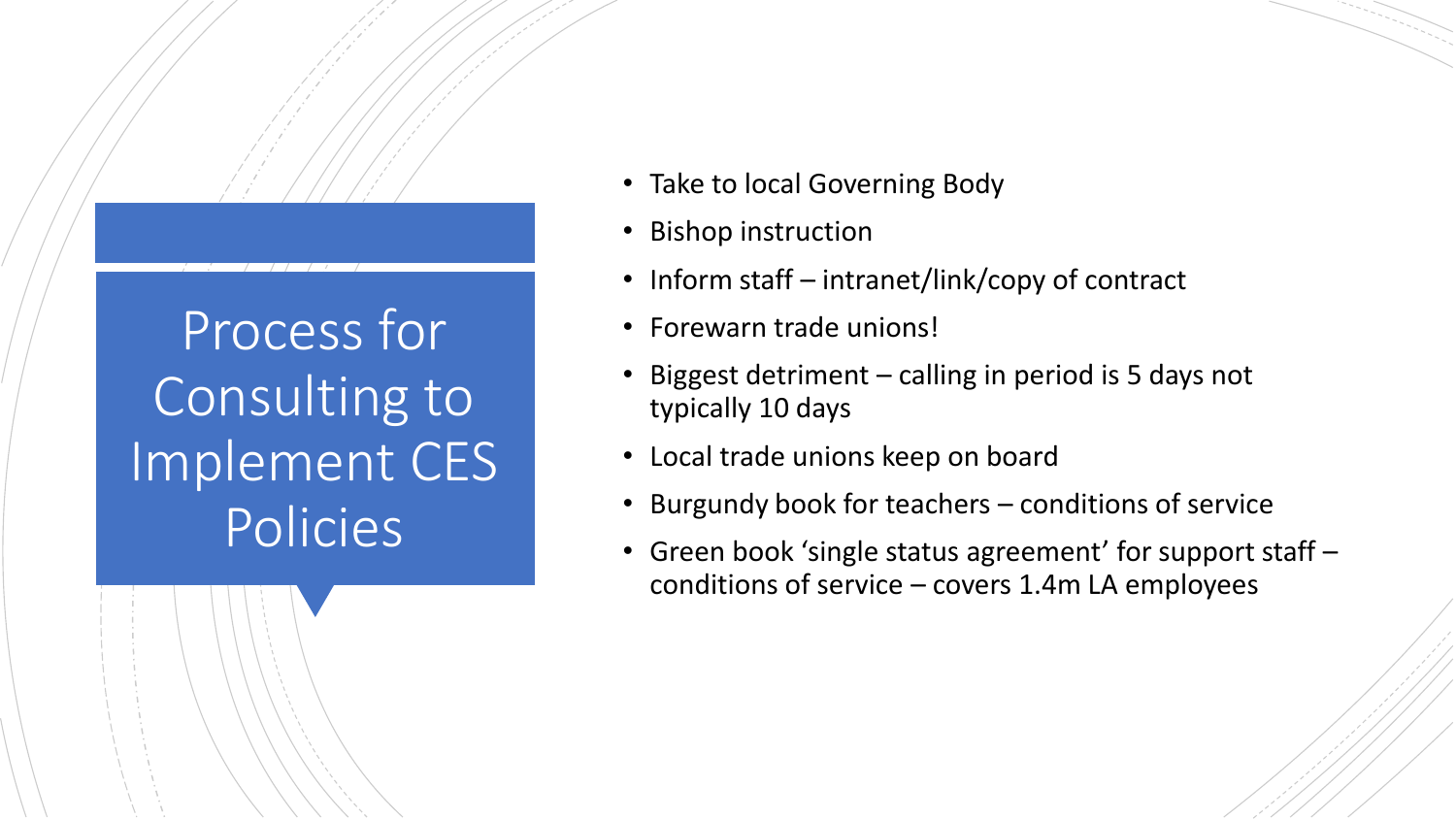



#### CES Model Policies – Designed to cover most HR issues/local circumstances

- 1) Sickness absence policy
- 2) Disciplinary policy
- 3) Appraisal policy and procedure
- 4) Capability policy and procedure
- 5) Grievance policy and procedure

Template letters available but some need updating, review by HR

Copies readily available for all staff i.e intranet, staff room

Remember to remind HR and Trade Unions which policy applies in your school/academy/Trust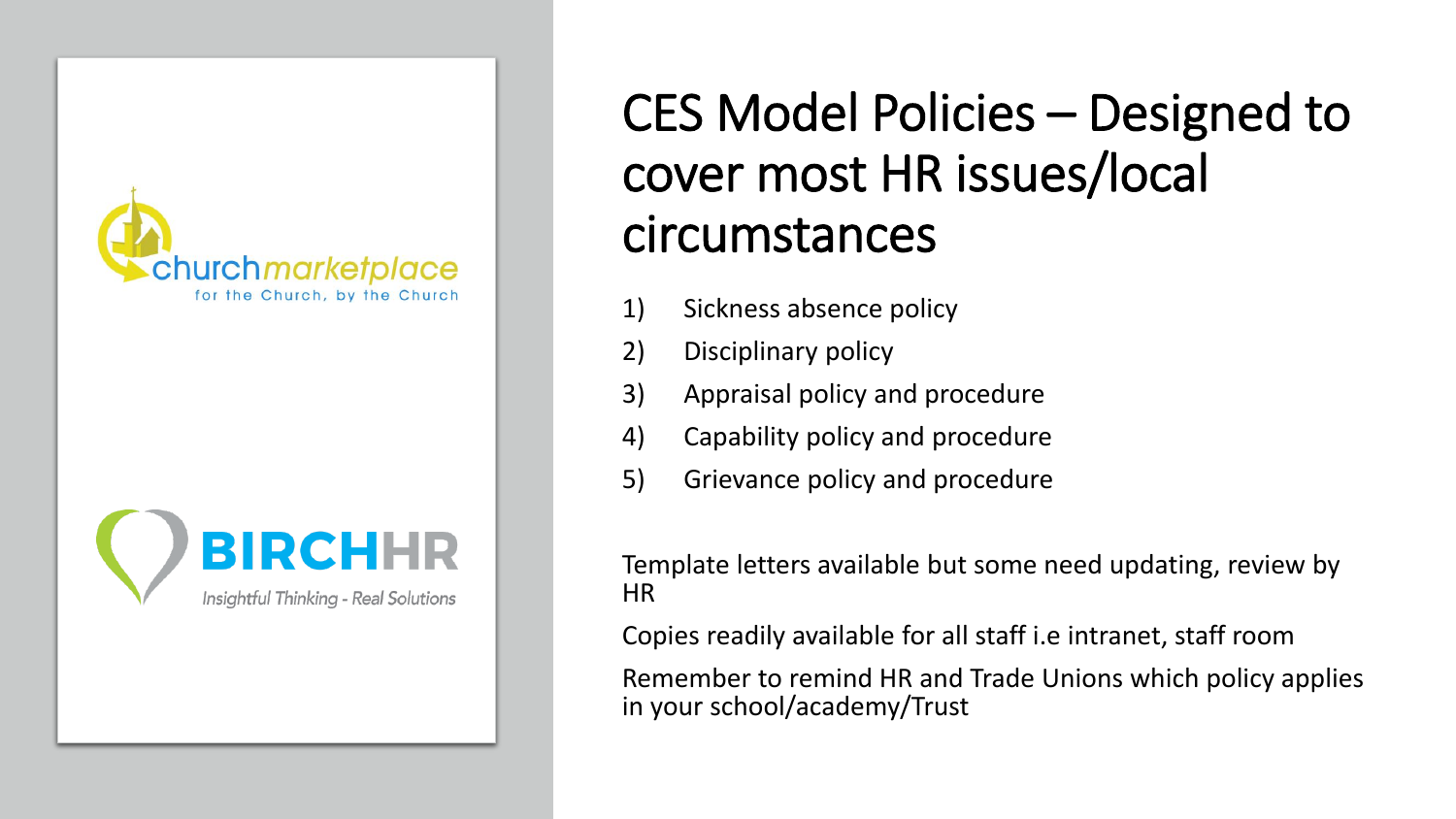# Appraisal (CES)

- 2 policies teachers and support staff
- Familiarise yourself with teachers and other staff experiencing difficulties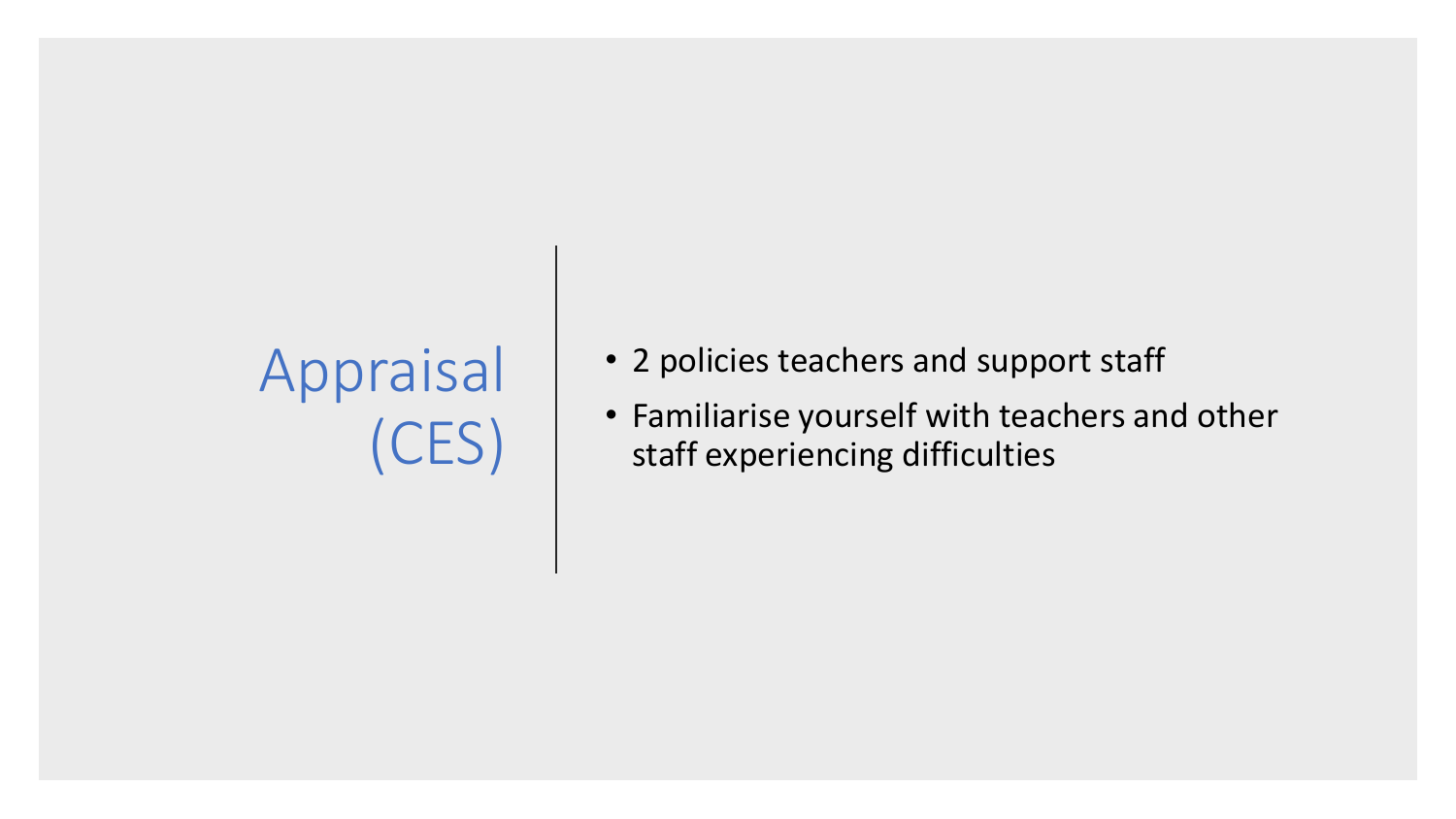#### Attendance Management (CES)



- Clarity on the first week of absence
- Return to work meetings
- Triggers now include 'any pattern of concern' and 4 or more weeks
- Welfare meetings and lack of engagement
- Occupational Health requirements
- Levels of management
- Calling period 5days
- Absence warnings
- Toolkit  $-$  it's there to help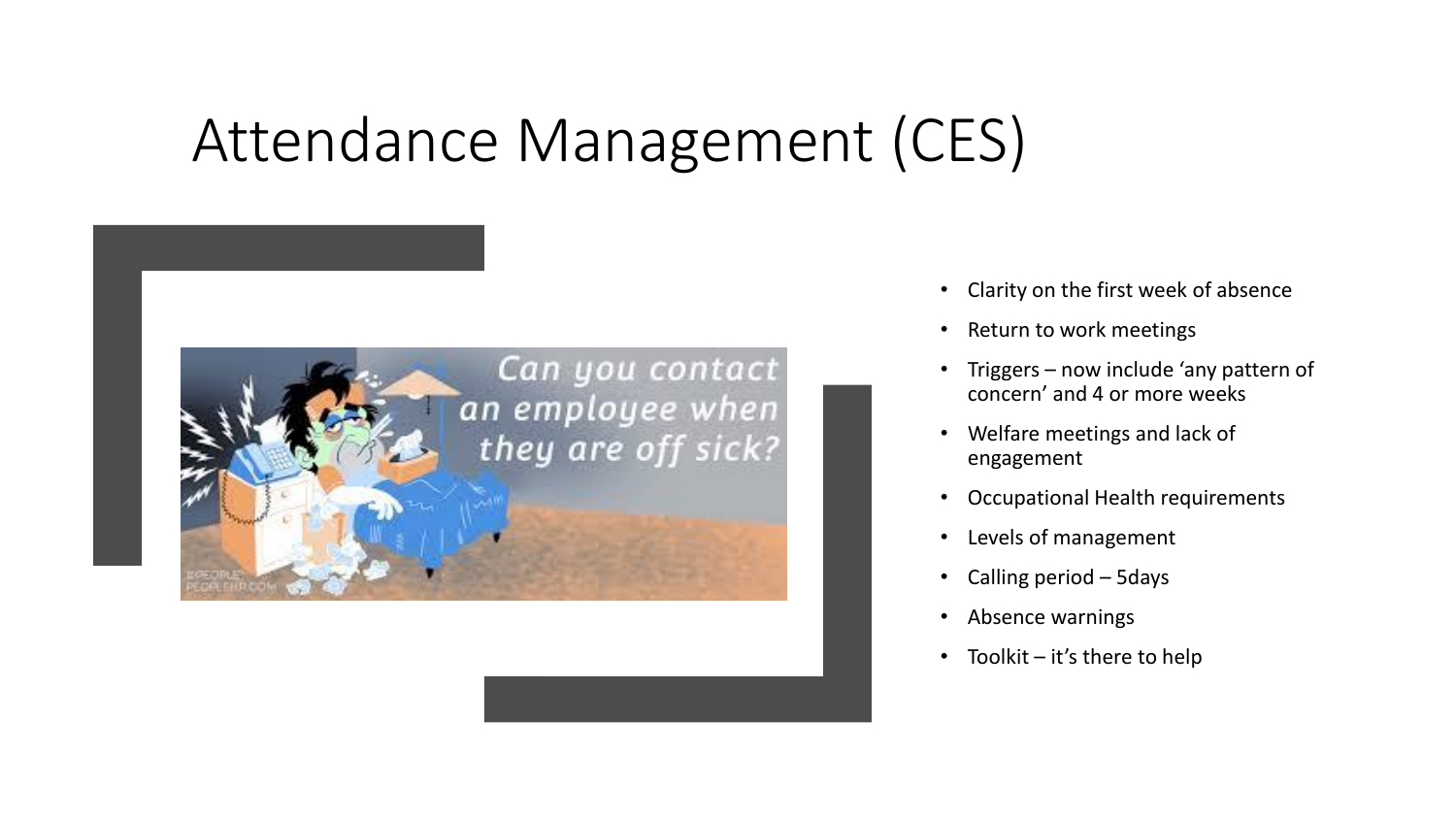# Capability Procedure (CES)

- For all employees!
- Level of management
- Two monitoring periods 4-12 weeks
- Capability warnings
- Toolkit of letters and support plans
- Time to improve
- Supportive
- Meet the standards required Headteacher/teacher standards

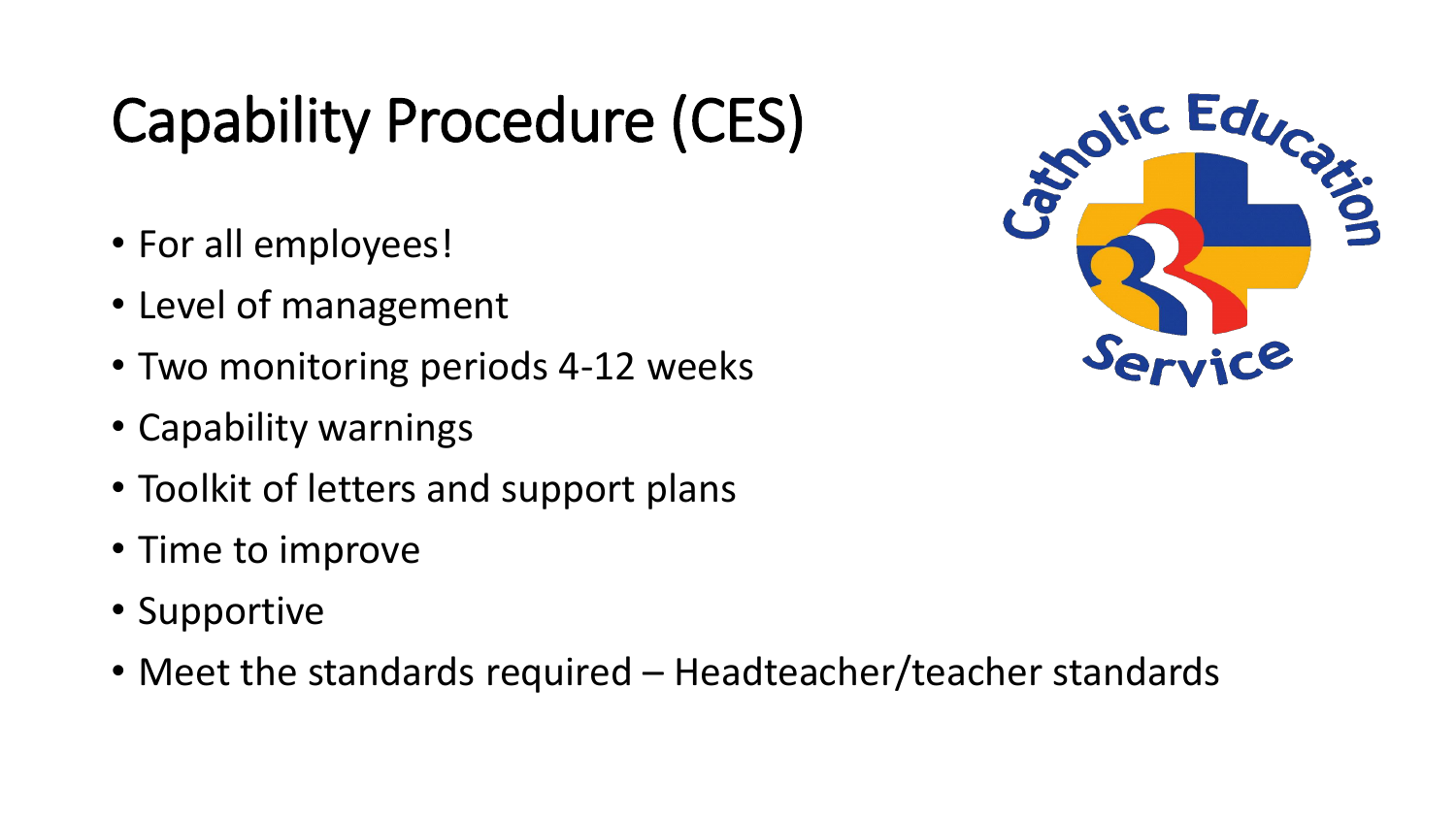## Disciplinary Procedures (CES)



- Consider informal action
- Suspension review after 10 working days
- Notice for hearings in line with ACAS
- Invites to include all paperwork
- Sanctions are  $1<sup>st</sup>$  written warning, final written warning (24 months), dismissal (or action short of dismissal)
- Mitigating circumstances
- Balance of probalities
- Reason for suspension
- Headteacher can dismiss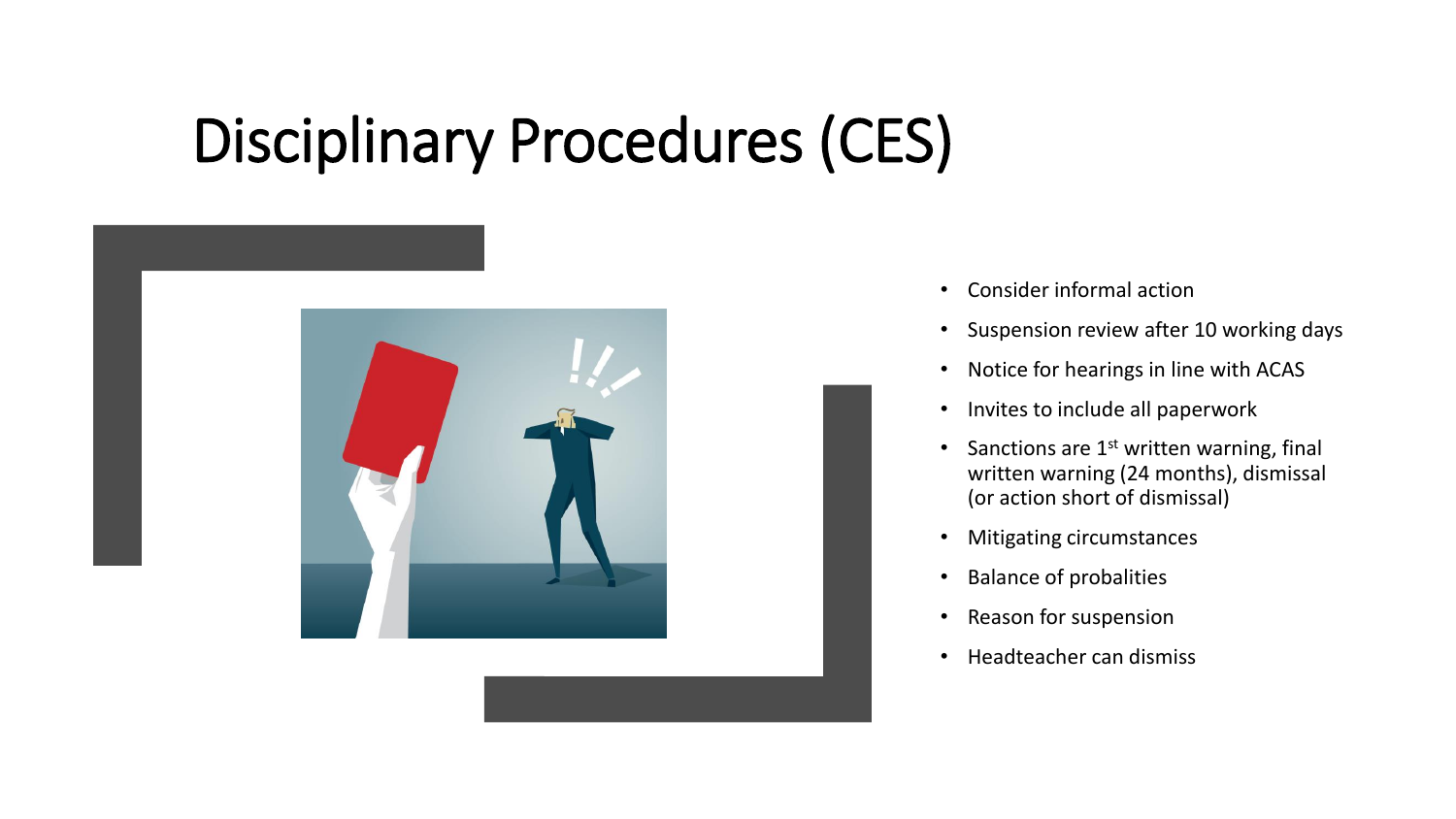### **Grievance**



- Covers Dignity at Work complaints (no CES policy)
- Option to investigate or make relevant enquiries internally – internal or external investigations?
- Guidance surrounding implementing disciplinary procedures
- Only hearing is the appeal, either the principal or committee/panel
- Collective grievances
- Former employees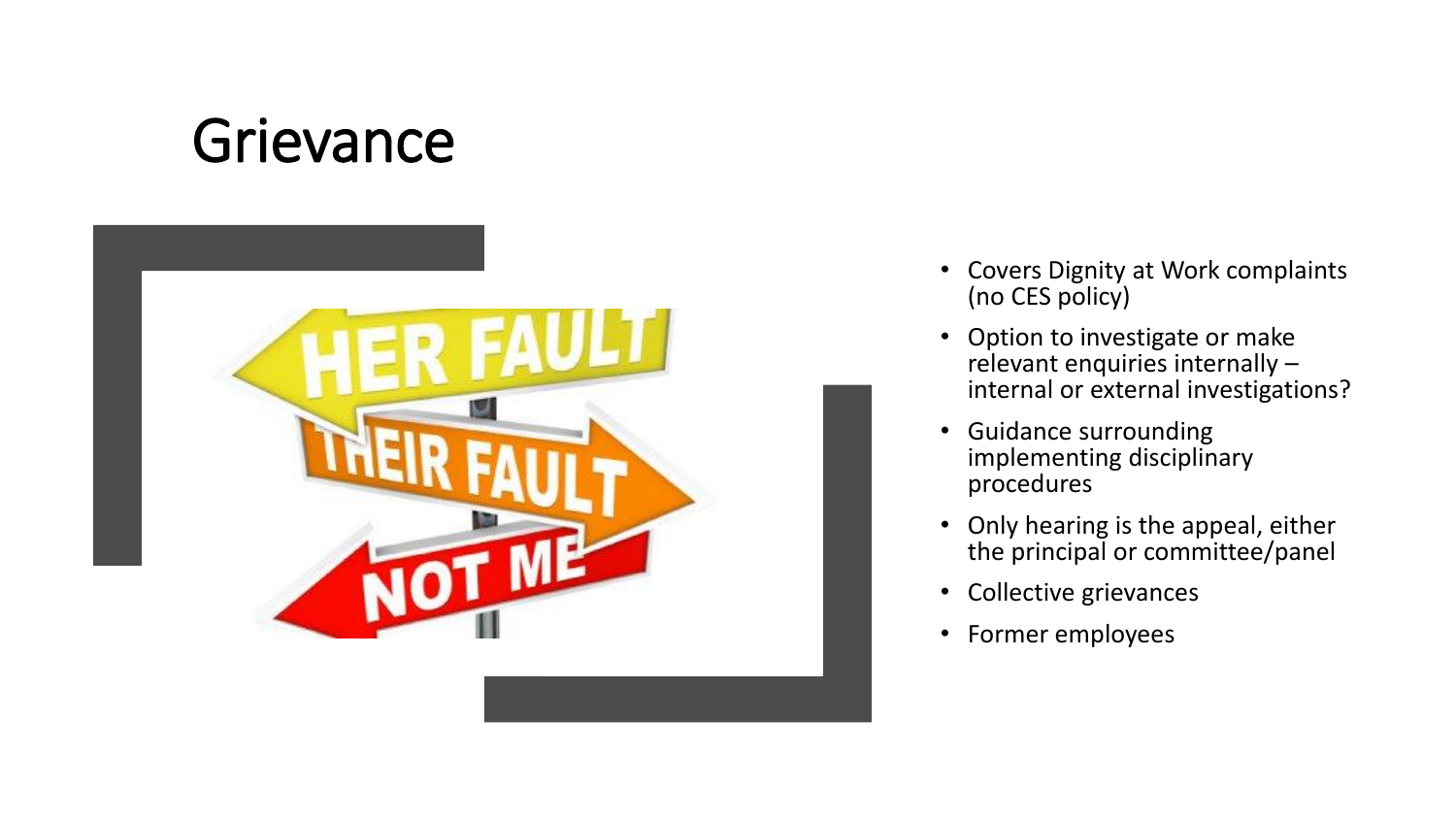# Recent and Forthcoming Employment Developments

- 25 January 2019 consultation on extending pregnancy protection
- 31 January 2019 consultation on non disclosure agreements in discrimination cases
- 31 January 2019 consultation on tribunal jurisdiction cases, raising limit of £25k breach of contract, equal pay etc
- February 2019 ACAS guidance on age discrimination
- 31 March 2019 modern slavery naming and shaming
- 1 April 2019 national minimum and living wage
- 6 April 2019 Good work plan penalties for breaches of employment rights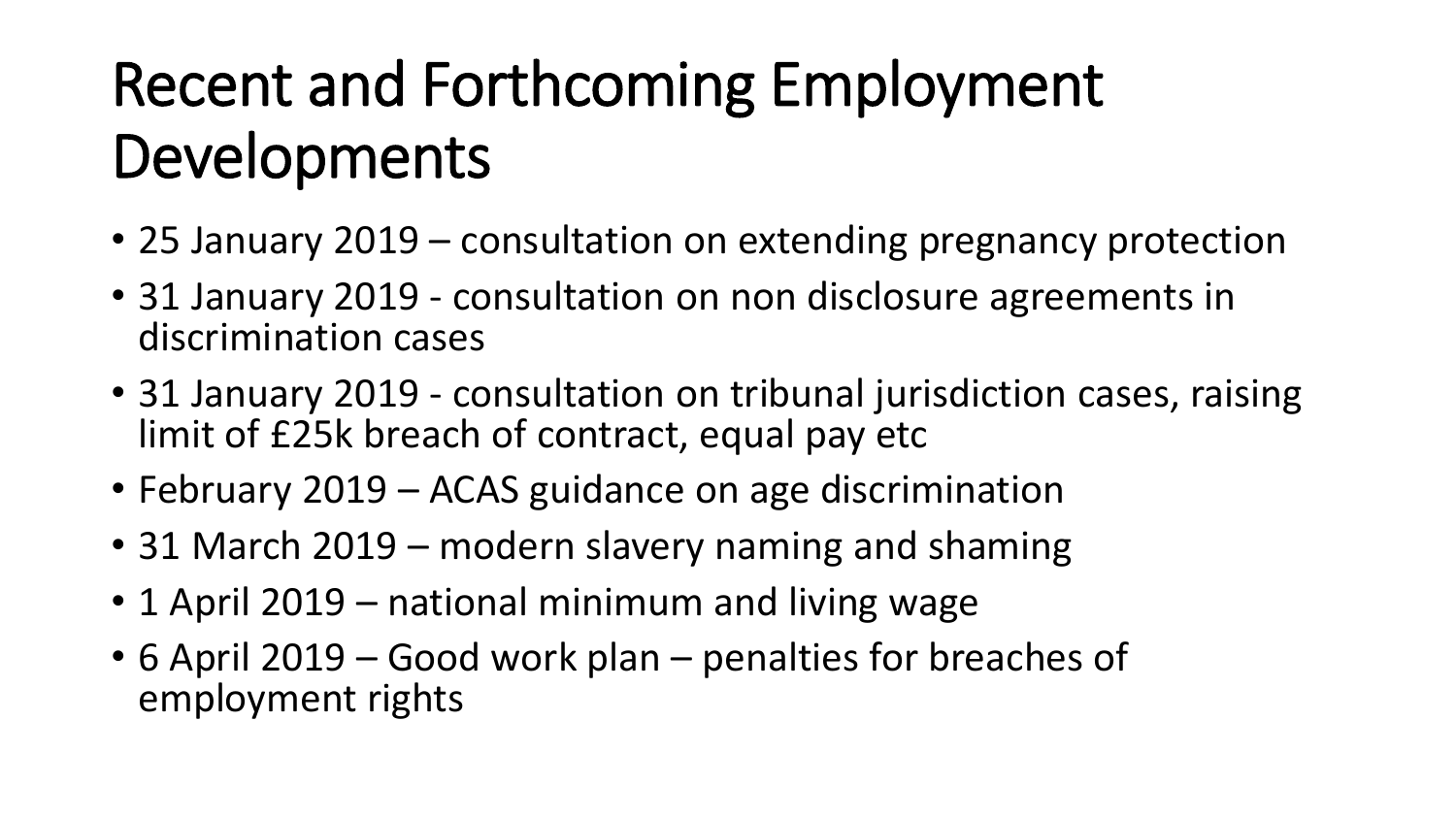Recent and Forthcoming Employment Developments

- 6 April 2019 pay slip changes
- 6 April 2019 compensation limits on unfair dismissal max award £86,444, limit weeks pay to £525

\*not exhaustive list

#### **2020**

- Good work plan agency workers, annual leave, statement of terms
- Tax on termination payments
- Parental bereavement
- Currently on hold grandparent leave
- Brexit transition period finished
- Executive pay reports published